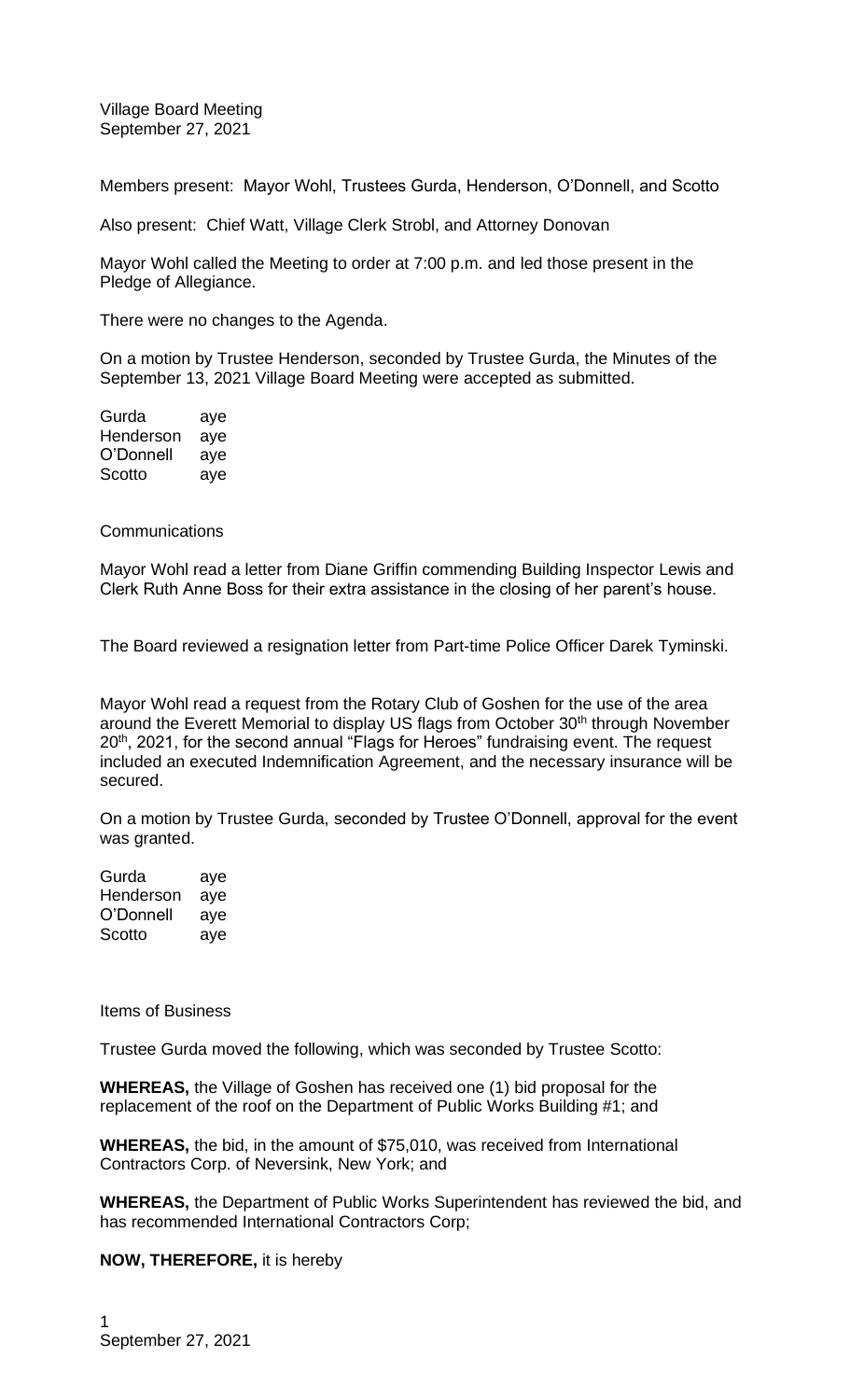**RESOLVED,** that the replacement of the roof on the Department of Public Works Building #1 project be awarded to International Contractors Corp.

Gurda aye Henderson aye O'Donnell aye Scotto ave

Trustee Henderson moved the following, which was seconded by Trustee Scotto:

**WHEREAS,** the Village of Goshen has received one (1) bid proposal for the asbestos roof abatement on the Department of Public Works Building #1; and

**WHEREAS,** the bid, in the amount of \$38,000, was received from Jupiter Environmental Services Inc. of Pine Brook, New Jersey; and

**WHEREAS,** the Department of Public Works Superintendent has reviewed the bid, and has recommended Jupiter Environmental Services Inc.

**NOW, THEREFORE,** it is hereby

**RESOLVED,** that the asbestos roof abatement on the Department of Public Works Building #1 project be awarded to Jupiter Environmental Services Inc.

| Gurda     | aye |
|-----------|-----|
| Henderson | aye |
| O'Donnell | aye |
| Scotto    | aye |

Trustee Henderson moved, and Trustee O'Donnell seconded the following:

The Village of Goshen will institute an 8:00 p.m. to 6:00 a.m. Halloween Curfew for Friday, October 29, 2021 through Sunday, October 31, 2021.

| Gurda     | aye |
|-----------|-----|
| Henderson | aye |
| O'Donnell | aye |
| Scotto    | aye |

## Mayor/Trustee Comments

Trustee Scotto reported on his recent meeting with P & D Consulting Engineers, during which they toured the wastewater treatment plant, the water treatment plant, and CRV wells. A report will be produced based on their review.

Trustee Gurda noted that the abatement and replacement of the roof on DPW Building #1 will be scheduled for this week.

He also noted that DPW personnel had assisted with the filming of a Hallmark Channel movie during the week.